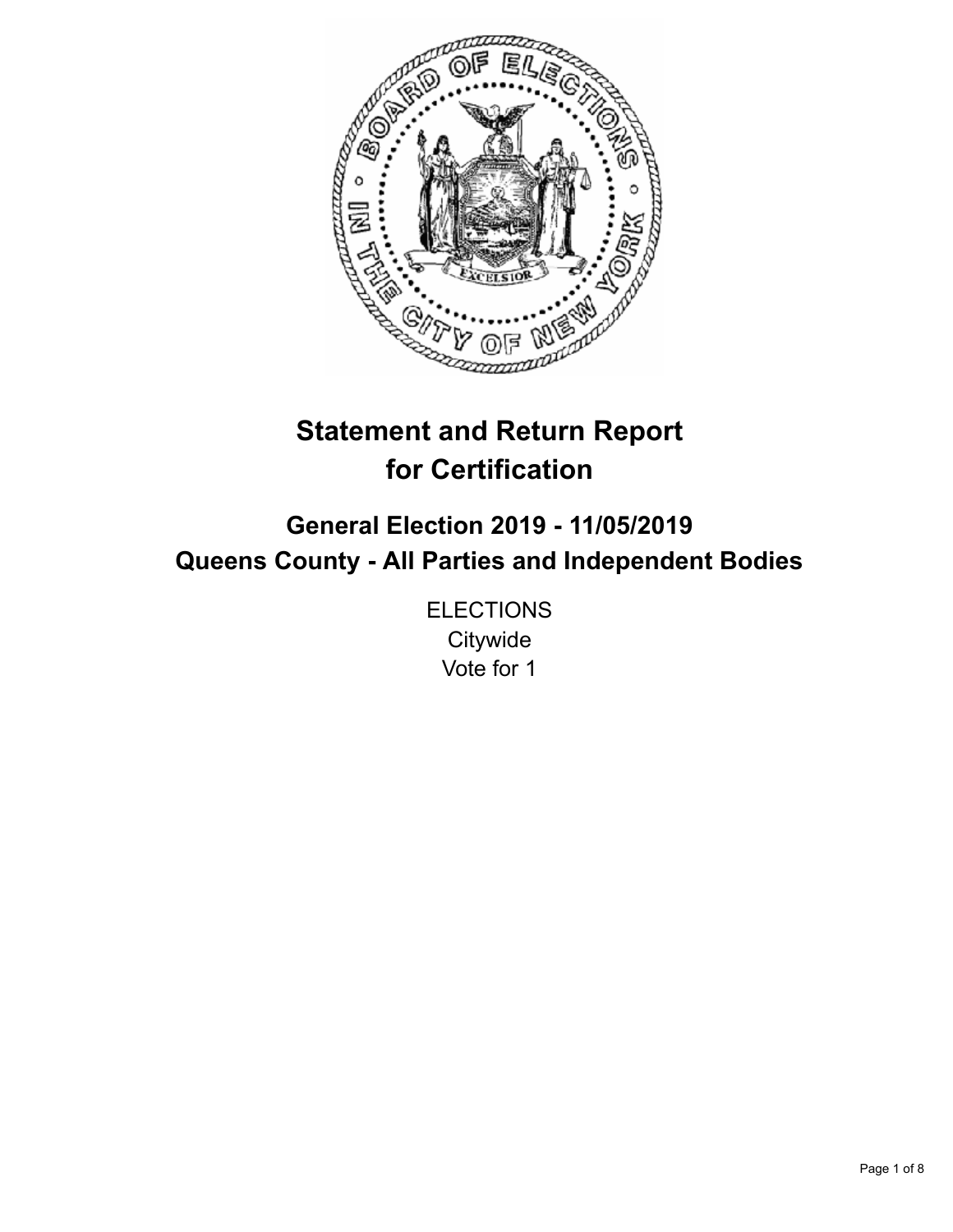

| PUBLIC COUNTER                                           | 14,279   |
|----------------------------------------------------------|----------|
| MANUALLY COUNTED EMERGENCY                               | 0        |
| ABSENTEE / MILITARY                                      | 582      |
| AFFIDAVIT                                                | 102      |
| <b>Total Ballots</b>                                     | 14,963   |
| Less - Inapplicable Federal/Special Presidential Ballots | $\Omega$ |
| <b>Total Applicable Ballots</b>                          | 14,963   |
| <b>YES</b>                                               | 5,935    |
| <b>NO</b>                                                | 6,844    |
| <b>Total Votes</b>                                       | 12,779   |
| Unrecorded                                               | 2.184    |

## **Assembly District 24**

| <b>PUBLIC COUNTER</b>                                    | 11,159 |
|----------------------------------------------------------|--------|
| <b>MANUALLY COUNTED EMERGENCY</b>                        | 0      |
| ABSENTEE / MILITARY                                      | 370    |
| AFFIDAVIT                                                | 58     |
| <b>Total Ballots</b>                                     | 11,587 |
| Less - Inapplicable Federal/Special Presidential Ballots | 0      |
| <b>Total Applicable Ballots</b>                          | 11,587 |
| <b>YES</b>                                               | 6,375  |
| <b>NO</b>                                                | 3,097  |
| <b>Total Votes</b>                                       | 9,472  |
| Unrecorded                                               | 2,115  |

| <b>PUBLIC COUNTER</b>                                    | 9,333    |
|----------------------------------------------------------|----------|
| <b>MANUALLY COUNTED EMERGENCY</b>                        | $\Omega$ |
| ABSENTEE / MILITARY                                      | 246      |
| AFFIDAVIT                                                | 48       |
| <b>Total Ballots</b>                                     | 9,627    |
| Less - Inapplicable Federal/Special Presidential Ballots | 0        |
| <b>Total Applicable Ballots</b>                          | 9,627    |
| <b>YES</b>                                               | 4,866    |
| <b>NO</b>                                                | 3,139    |
| <b>Total Votes</b>                                       | 8,005    |
| Unrecorded                                               | 1.622    |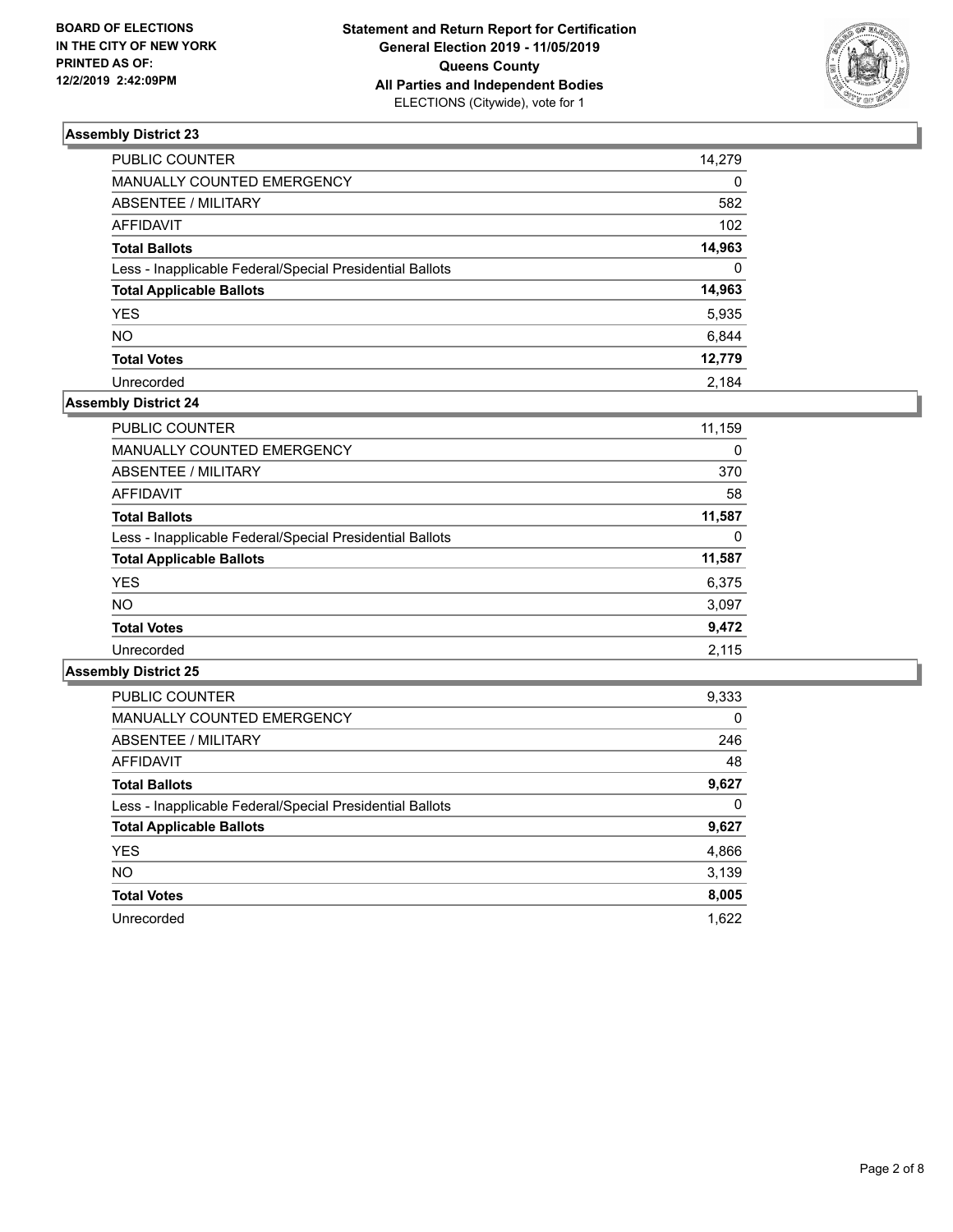

| PUBLIC COUNTER                                           | 14,355   |
|----------------------------------------------------------|----------|
| MANUALLY COUNTED EMERGENCY                               | 0        |
| ABSENTEE / MILITARY                                      | 507      |
| AFFIDAVIT                                                | 69       |
| <b>Total Ballots</b>                                     | 14,931   |
| Less - Inapplicable Federal/Special Presidential Ballots | $\Omega$ |
| <b>Total Applicable Ballots</b>                          | 14,931   |
| <b>YES</b>                                               | 7,416    |
| <b>NO</b>                                                | 5,829    |
| <b>Total Votes</b>                                       | 13,245   |
| Unrecorded                                               | 1.686    |

# **Assembly District 27**

| <b>PUBLIC COUNTER</b>                                    | 11,638 |
|----------------------------------------------------------|--------|
| <b>MANUALLY COUNTED EMERGENCY</b>                        | 0      |
| ABSENTEE / MILITARY                                      | 398    |
| AFFIDAVIT                                                | 90     |
| <b>Total Ballots</b>                                     | 12.126 |
| Less - Inapplicable Federal/Special Presidential Ballots | 0      |
| <b>Total Applicable Ballots</b>                          | 12,126 |
| <b>YES</b>                                               | 6,233  |
| <b>NO</b>                                                | 4,136  |
| <b>Total Votes</b>                                       | 10,369 |
| Unrecorded                                               | 1.757  |

| <b>PUBLIC COUNTER</b>                                    | 14,216   |
|----------------------------------------------------------|----------|
| <b>MANUALLY COUNTED EMERGENCY</b>                        | $\Omega$ |
| ABSENTEE / MILITARY                                      | 467      |
| <b>AFFIDAVIT</b>                                         | 100      |
| <b>Total Ballots</b>                                     | 14,783   |
| Less - Inapplicable Federal/Special Presidential Ballots | 0        |
| <b>Total Applicable Ballots</b>                          | 14,783   |
| <b>YES</b>                                               | 8,238    |
| NO.                                                      | 4,954    |
| <b>Total Votes</b>                                       | 13,192   |
| Unrecorded                                               | 1.591    |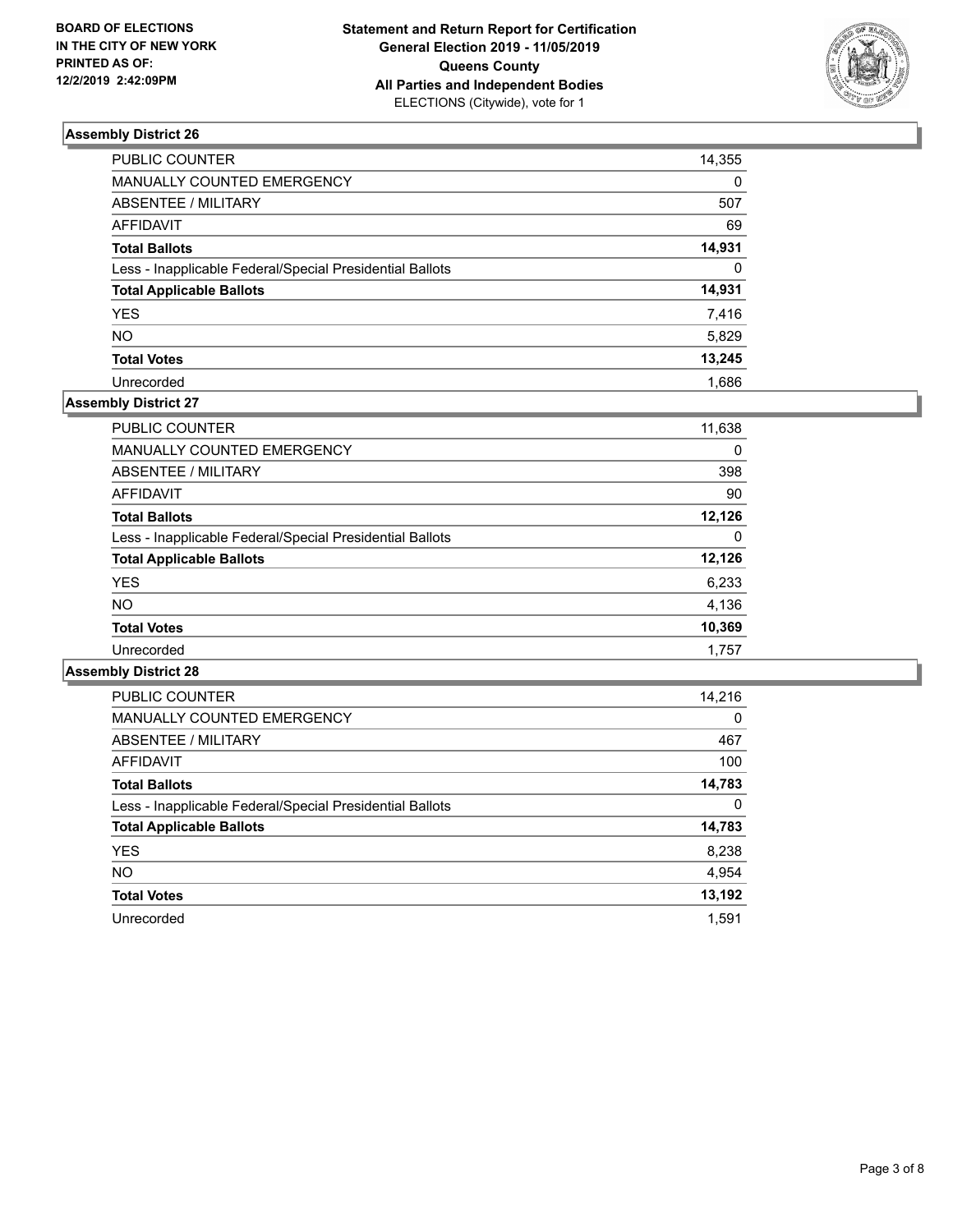

| PUBLIC COUNTER                                           | 11,550   |
|----------------------------------------------------------|----------|
| MANUALLY COUNTED EMERGENCY                               | 0        |
| ABSENTEE / MILITARY                                      | 244      |
| AFFIDAVIT                                                | 82       |
| <b>Total Ballots</b>                                     | 11,876   |
| Less - Inapplicable Federal/Special Presidential Ballots | $\Omega$ |
| <b>Total Applicable Ballots</b>                          | 11,876   |
| <b>YES</b>                                               | 7,374    |
| NΟ                                                       | 2,488    |
| <b>Total Votes</b>                                       | 9,862    |
| Unrecorded                                               | 2.014    |

# **Assembly District 30**

| <b>PUBLIC COUNTER</b>                                    | 12,493 |
|----------------------------------------------------------|--------|
| <b>MANUALLY COUNTED EMERGENCY</b>                        | 0      |
| ABSENTEE / MILITARY                                      | 401    |
| AFFIDAVIT                                                | 75     |
| <b>Total Ballots</b>                                     | 12,969 |
| Less - Inapplicable Federal/Special Presidential Ballots | 0      |
| <b>Total Applicable Ballots</b>                          | 12,969 |
| <b>YES</b>                                               | 7,021  |
| <b>NO</b>                                                | 4,091  |
| <b>Total Votes</b>                                       | 11,112 |
| Unrecorded                                               | 1,857  |

| <b>PUBLIC COUNTER</b>                                    | 8,174    |
|----------------------------------------------------------|----------|
| <b>MANUALLY COUNTED EMERGENCY</b>                        | $\Omega$ |
| ABSENTEE / MILITARY                                      | 236      |
| <b>AFFIDAVIT</b>                                         | 80       |
| <b>Total Ballots</b>                                     | 8,490    |
| Less - Inapplicable Federal/Special Presidential Ballots | 0        |
| <b>Total Applicable Ballots</b>                          | 8,490    |
| <b>YES</b>                                               | 5,416    |
| <b>NO</b>                                                | 1,549    |
| <b>Total Votes</b>                                       | 6,965    |
| Unrecorded                                               | 1.525    |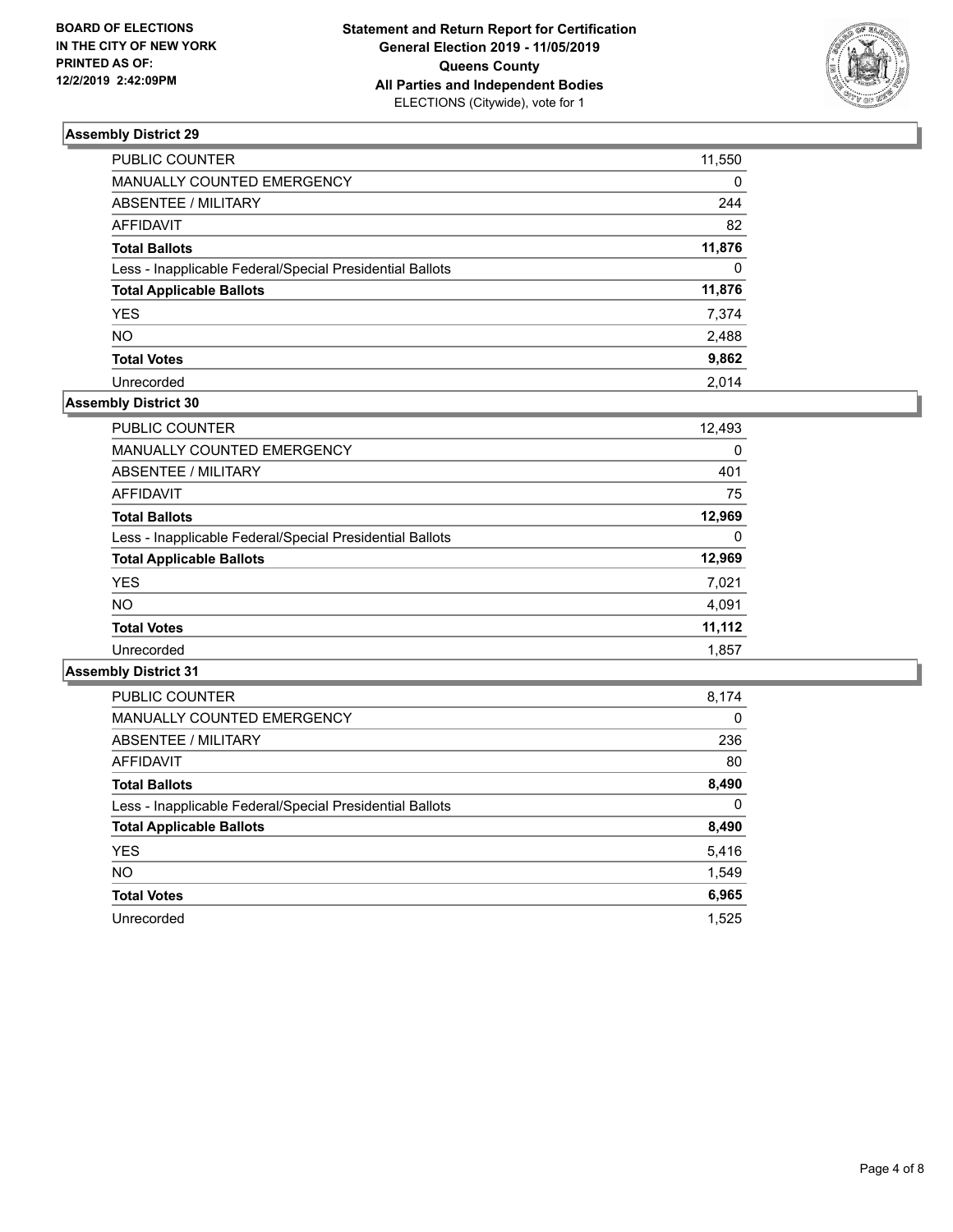

| PUBLIC COUNTER                                           | 12,171   |
|----------------------------------------------------------|----------|
| MANUALLY COUNTED EMERGENCY                               | 0        |
| ABSENTEE / MILITARY                                      | 296      |
| <b>AFFIDAVIT</b>                                         | 72       |
| <b>Total Ballots</b>                                     | 12,539   |
| Less - Inapplicable Federal/Special Presidential Ballots | $\Omega$ |
| <b>Total Applicable Ballots</b>                          | 12,539   |
| <b>YES</b>                                               | 8,049    |
| <b>NO</b>                                                | 2,461    |
| <b>Total Votes</b>                                       | 10,510   |
| Unrecorded                                               | 2.029    |

# **Assembly District 33**

| <b>PUBLIC COUNTER</b>                                    | 13,771 |
|----------------------------------------------------------|--------|
| <b>MANUALLY COUNTED EMERGENCY</b>                        | 0      |
| ABSENTEE / MILITARY                                      | 282    |
| AFFIDAVIT                                                | 62     |
| <b>Total Ballots</b>                                     | 14,115 |
| Less - Inapplicable Federal/Special Presidential Ballots | 0      |
| <b>Total Applicable Ballots</b>                          | 14,115 |
| <b>YES</b>                                               | 8,447  |
| <b>NO</b>                                                | 3,554  |
| <b>Total Votes</b>                                       | 12,001 |
| Unrecorded                                               | 2.114  |

| <b>PUBLIC COUNTER</b>                                    | 8,820    |
|----------------------------------------------------------|----------|
| <b>MANUALLY COUNTED EMERGENCY</b>                        | $\Omega$ |
| ABSENTEE / MILITARY                                      | 211      |
| AFFIDAVIT                                                | 49       |
| <b>Total Ballots</b>                                     | 9,080    |
| Less - Inapplicable Federal/Special Presidential Ballots | $\Omega$ |
| <b>Total Applicable Ballots</b>                          | 9,080    |
| <b>YES</b>                                               | 5,786    |
| <b>NO</b>                                                | 1,570    |
| <b>Total Votes</b>                                       | 7,356    |
| Unrecorded                                               | 1,724    |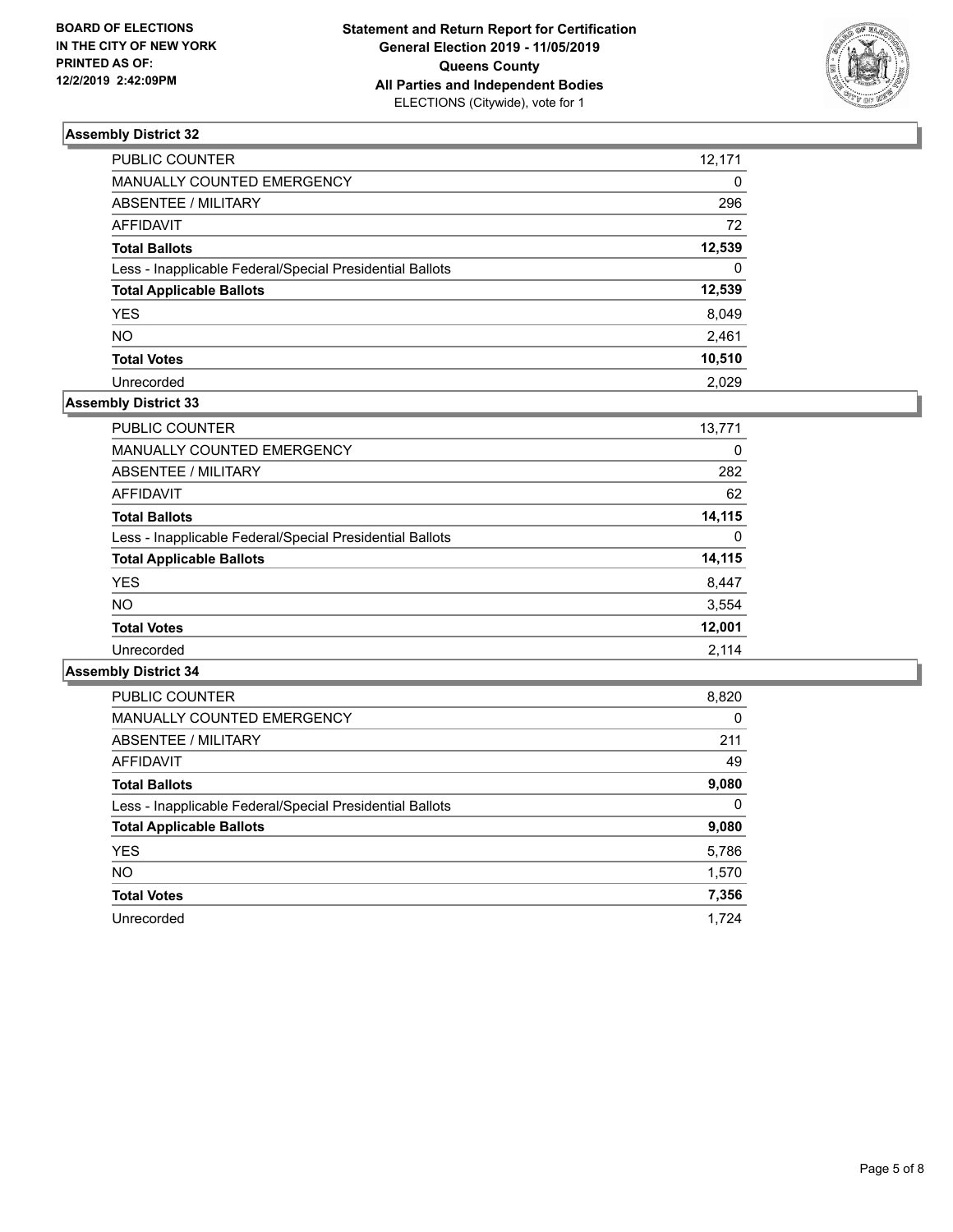

| <b>PUBLIC COUNTER</b>                                    | 6,395    |
|----------------------------------------------------------|----------|
| MANUALLY COUNTED EMERGENCY                               | $\Omega$ |
| <b>ABSENTEE / MILITARY</b>                               | 314      |
| <b>AFFIDAVIT</b>                                         | 41       |
| <b>Total Ballots</b>                                     | 6,750    |
| Less - Inapplicable Federal/Special Presidential Ballots | $\Omega$ |
| <b>Total Applicable Ballots</b>                          | 6,750    |
| <b>YES</b>                                               | 3,909    |
| <b>NO</b>                                                | 1,246    |
| <b>Total Votes</b>                                       | 5,155    |
| Unrecorded                                               | 1.595    |

## **Assembly District 36**

| <b>PUBLIC COUNTER</b>                                    | 14,382 |
|----------------------------------------------------------|--------|
| <b>MANUALLY COUNTED EMERGENCY</b>                        | 1      |
| ABSENTEE / MILITARY                                      | 226    |
| AFFIDAVIT                                                | 137    |
| <b>Total Ballots</b>                                     | 14,746 |
| Less - Inapplicable Federal/Special Presidential Ballots | 0      |
| <b>Total Applicable Ballots</b>                          | 14,746 |
| <b>YES</b>                                               | 10,511 |
| <b>NO</b>                                                | 2,733  |
| <b>Total Votes</b>                                       | 13,244 |
| Unrecorded                                               | 1,502  |

| <b>PUBLIC COUNTER</b>                                    | 12,613   |
|----------------------------------------------------------|----------|
| <b>MANUALLY COUNTED EMERGENCY</b>                        | $\Omega$ |
| ABSENTEE / MILITARY                                      | 166      |
| <b>AFFIDAVIT</b>                                         | 104      |
| <b>Total Ballots</b>                                     | 12,883   |
| Less - Inapplicable Federal/Special Presidential Ballots | 0        |
| <b>Total Applicable Ballots</b>                          | 12,883   |
| <b>YES</b>                                               | 8,884    |
| <b>NO</b>                                                | 2,183    |
| <b>Total Votes</b>                                       | 11,067   |
| Unrecorded                                               | 1.816    |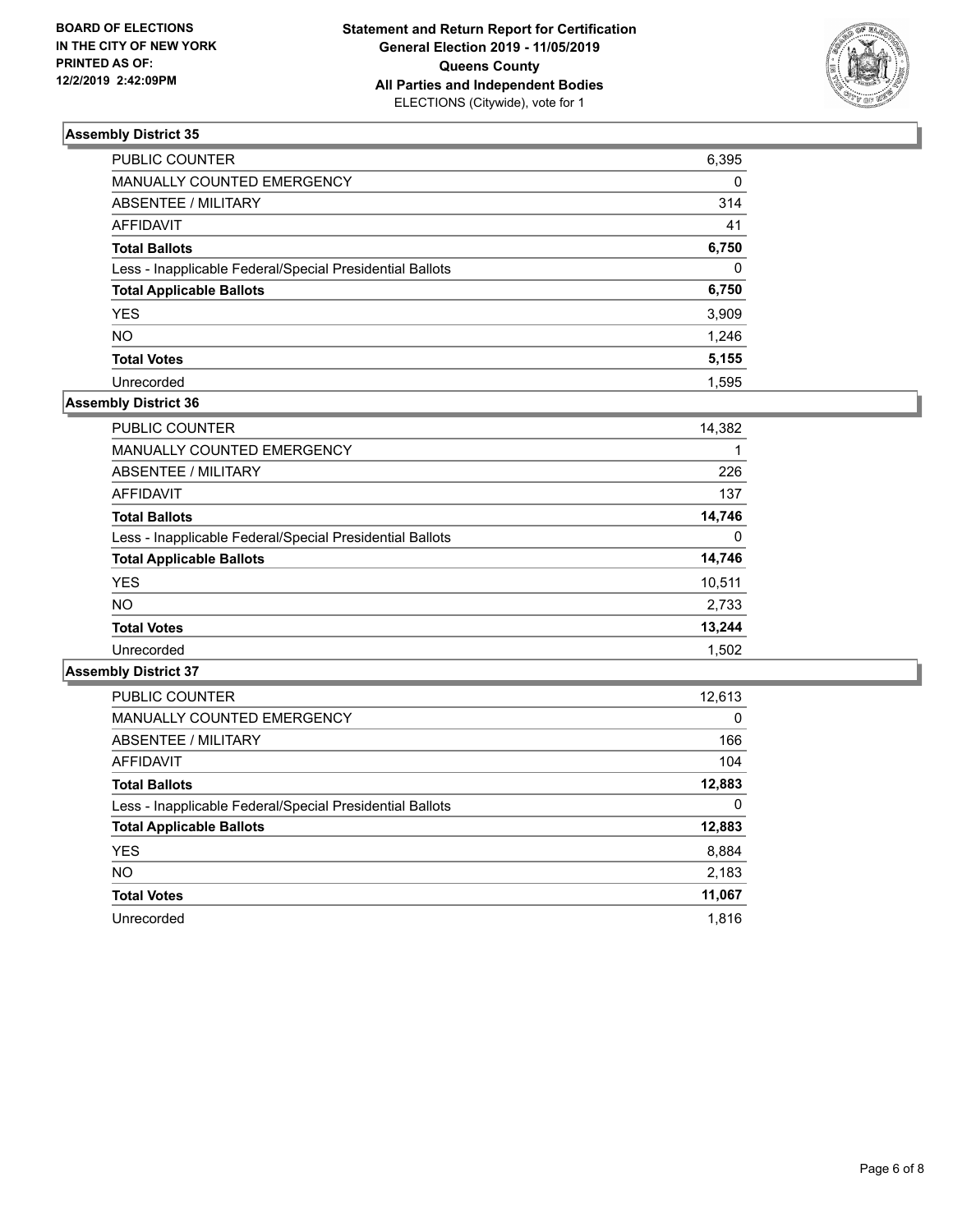

| PUBLIC COUNTER                                           | 7,266    |
|----------------------------------------------------------|----------|
| MANUALLY COUNTED EMERGENCY                               | 0        |
| ABSENTEE / MILITARY                                      | 132      |
| AFFIDAVIT                                                | 61       |
| Total Ballots                                            | 7,459    |
| Less - Inapplicable Federal/Special Presidential Ballots | $\Omega$ |
| <b>Total Applicable Ballots</b>                          | 7,459    |
| YES                                                      | 4,374    |
| NO.                                                      | 1,822    |
| <b>Total Votes</b>                                       | 6,196    |
| Unrecorded                                               | 1,263    |

# **Assembly District 39**

| <b>PUBLIC COUNTER</b>                                    | 6,415 |
|----------------------------------------------------------|-------|
| <b>MANUALLY COUNTED EMERGENCY</b>                        | 0     |
| ABSENTEE / MILITARY                                      | 87    |
| AFFIDAVIT                                                | 35    |
| <b>Total Ballots</b>                                     | 6,537 |
| Less - Inapplicable Federal/Special Presidential Ballots | 0     |
| <b>Total Applicable Ballots</b>                          | 6,537 |
| <b>YES</b>                                               | 3,988 |
| <b>NO</b>                                                | 887   |
| <b>Total Votes</b>                                       | 4,875 |
| Unrecorded                                               | 1,662 |

| <b>PUBLIC COUNTER</b>                                    | 6,793    |
|----------------------------------------------------------|----------|
| <b>MANUALLY COUNTED EMERGENCY</b>                        | $\Omega$ |
| ABSENTEE / MILITARY                                      | 208      |
| <b>AFFIDAVIT</b>                                         | 56       |
| <b>Total Ballots</b>                                     | 7,057    |
| Less - Inapplicable Federal/Special Presidential Ballots | 0        |
| <b>Total Applicable Ballots</b>                          | 7,057    |
| <b>YES</b>                                               | 3,606    |
| NO.                                                      | 1,839    |
| <b>Total Votes</b>                                       | 5,445    |
| Unrecorded                                               | 1.612    |